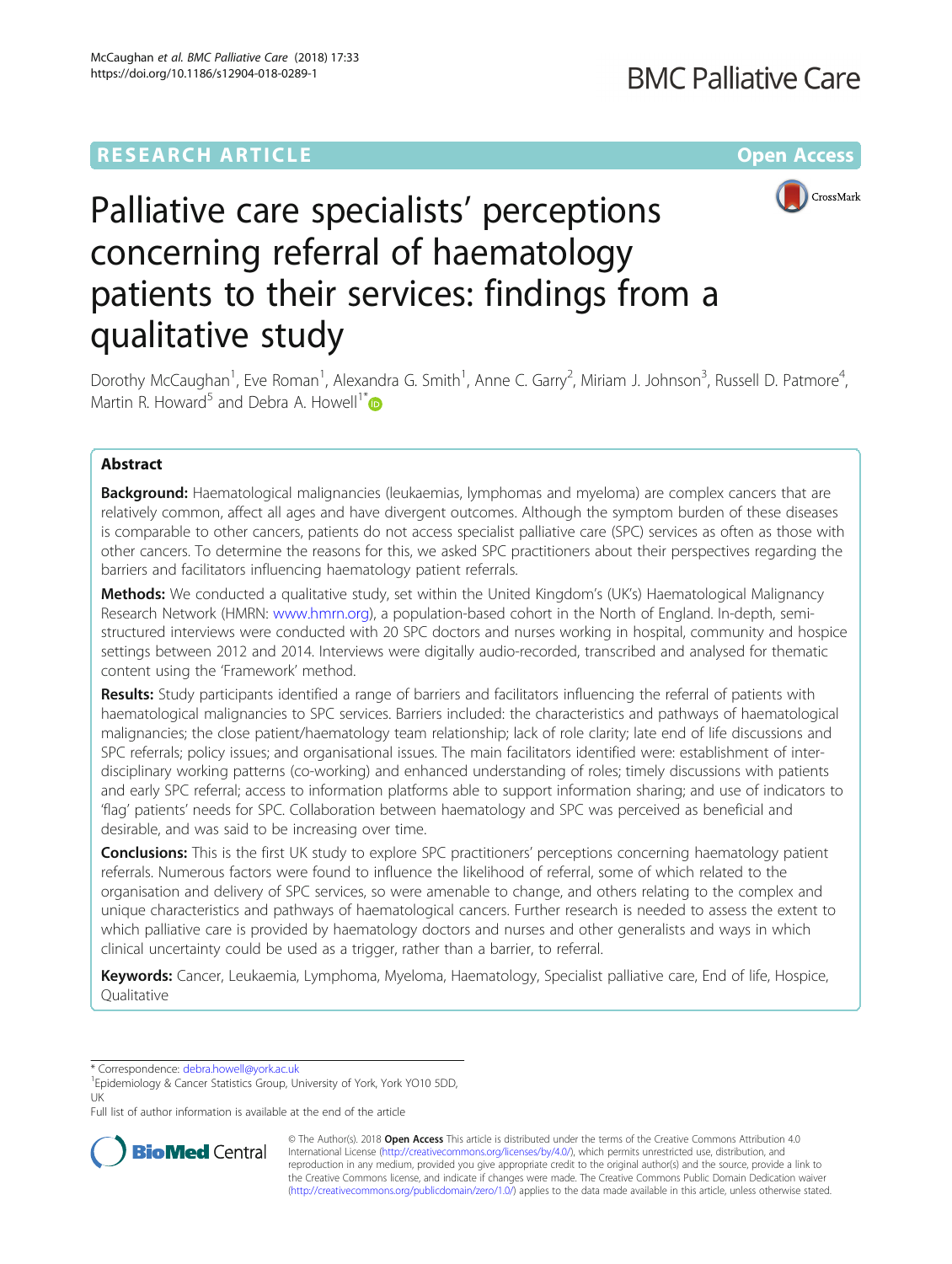# Background

Haematological malignancies (leukaemias, lymphomas and myeloma) are generally considered a complex group of diseases that account for around one in ten of all cancers and affect all ages [[1\]](#page-9-0). Characterised by remitting and relapsing trajectories, unpredictable pathways and divergent outcomes, these diseases range from indolent subtypes that progress slowly over many years, to aggressive conditions with poor prognoses. Although some disease subtypes are considered incurable from diagnosis, new and evolving therapies mean that some patients now have relatively normal life spans; yet others continue to have poor survival, despite intensive treatment [\[2](#page-9-0), [3\]](#page-9-0).

Patients with haematological cancers typically experience symptoms as a consequence of both their disease and/or the side effects of treatment. These manifest physically and psychologically, and are comparable in number, severity and distress to those experienced by patients with other cancers [\[4](#page-9-0)–[7](#page-10-0)]. Although the importance of good symptom control and end of life care is widely recognised, there is some evidence of unmet needs in settings outside of the United Kingdom (UK) [[6](#page-9-0), [8,](#page-10-0) [9](#page-10-0)].

Specialist palliative care (SPC) is reported to have a positive effect on quality of life for patients with some cancers [[10,](#page-10-0) [11\]](#page-10-0), and early access to these services is recommended alongside disease directed treatment [[12,](#page-10-0) [13\]](#page-10-0). For haematological malignancies, evidence suggests that palliative care specialists can optimise symptom management; facilitate more effective coping, accepting and planning for patients (and family members) in dealing with prognostic uncertainty; and act as a communication bridge between the haematologist and the patients, particularly in situations where patients do not fully discuss their fears and concerns with the haematology team [\[14](#page-10-0)]. Despite this, research from the UK, United States (US) and elsewhere, indicates that patients with these diseases are not referred to SPC and hospice services as often as people with other cancers [[15](#page-10-0)–[18](#page-10-0)]; and those who access hospice care have poorer health at the time of admission and shorter lengths of stay [\[19,](#page-10-0) [20\]](#page-10-0). These factors are often considered to reflect poor quality end of life care [[21\]](#page-10-0).

Referral practices are increasingly the focus of international research (based mainly on reviews of patient records, but also some qualitative studies with haematologists), which provides insights into reasons for late or non-referral of patients with haematological malignancies [\[22](#page-10-0)–[26\]](#page-10-0). A recent integrative systematic review, for example, highlights reluctance on the part of haematologists to refer to SPC services due to differing treatment goals, prognostic difficulties, and preference of haematology specialists to manage palliative care, as barriers to referral [[27\]](#page-10-0). However, knowledge of the perspectives of SPC clinicians concerning barriers and facilitators to referral is largely absent [[20\]](#page-10-0). Our study, the first of its kind in the UK, was designed to specifically address this deficit, through interviews with SPC doctors and nurses. The aim of the study was to capture data that enhance understanding of factors that promote or prevent the integration of palliative care and haematology services.

# **Methods**

# Design

A qualitative approach, incorporating use of semistructured interviews to generate rich narratives, was used to gain insight and understanding of how participants make sense of the topic under investigation [\[28](#page-10-0)].

# Setting

The study was located within the UK's Haematological Malignancy Research Network (HMRN: [www.hmrn.org](http://www.hmrn.org)), a population-based cohort registering all patients newly diagnosed with haematological malignancies across 14 hospitals in the Yorkshire and Humber region [\[1](#page-9-0)]. HMRN was established in 2004 by researchers and clinicians to provide infrastructure for an on-going programme of work to generate evidence to improve the clinical experiences of haematology patients and their relatives.

#### **Participants**

A combination of purposive and snowball sampling was used to identify SPC doctors and nurses experienced in working with patients with haematological malignancies across the study area. Potential interviewees were contacted by post, email or telephone, and sent an information leaflet, along with an invitation to participate in the study. All of the 20 palliative care clinicians contacted (including 6 SPC doctors and 14 nurses working in primary care, secondary care and hospice settings) agreed to participate in the study.

# Data collection

After obtaining written consent, in-depth, semistructured interviews (45–90 min) were conducted privately in participants' workplaces between 2012 and 2014. With permission from the interviewee, these were digitally audio-recorded, transcribed and anonymised. A topic guide (Table [1\)](#page-2-0), developed from existing literature and the study team's experiences, was used to guide interviews, and data collection continued until no new information was forthcoming [[29\]](#page-10-0).

#### Data analysis

Transcripts were analysed for thematic content using the 'Framework' method [[30\]](#page-10-0), whereby a coding scheme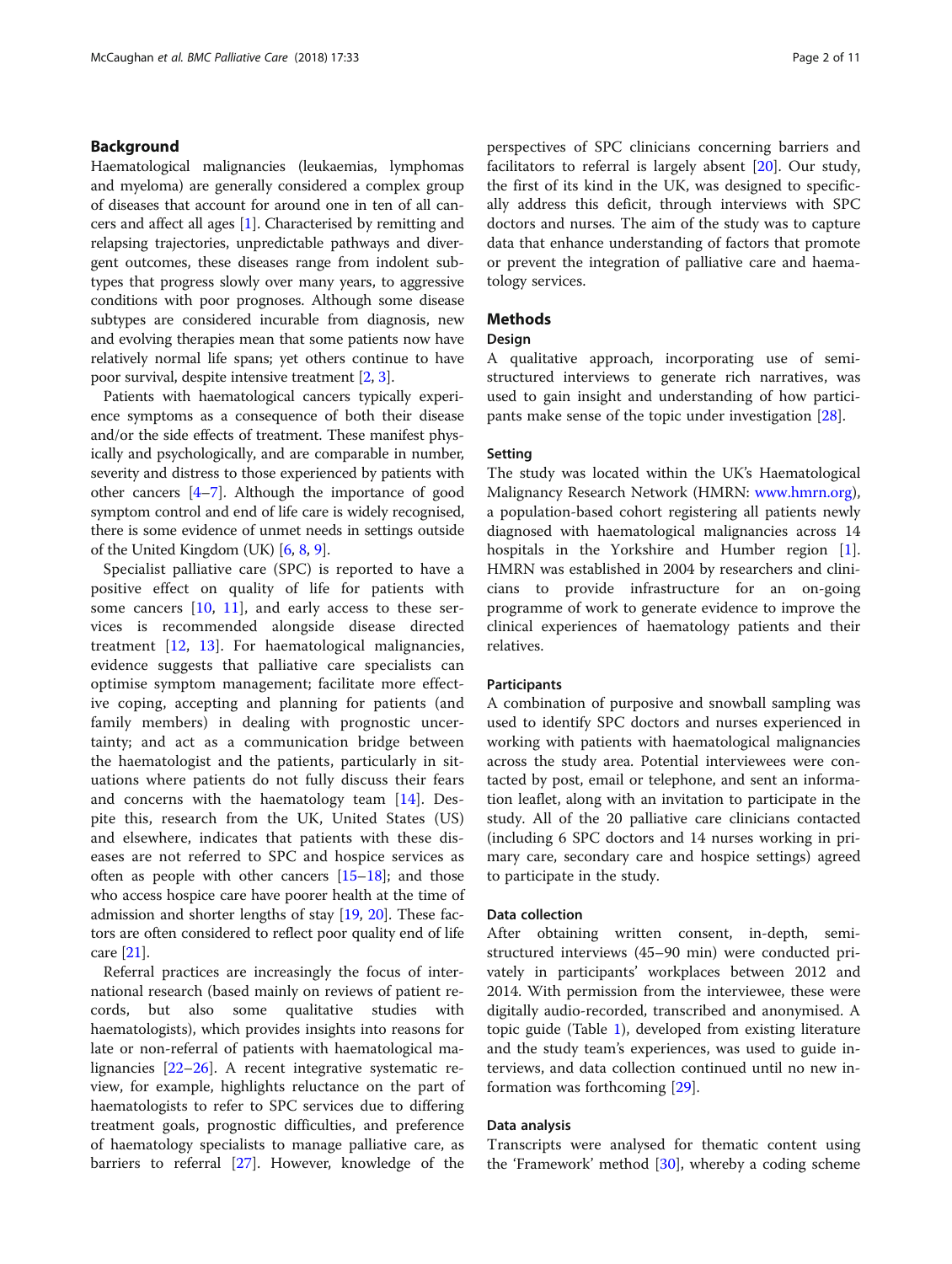#### <span id="page-2-0"></span>Table 1 Topic quide

1. Perspectives on referral of haematology patients to SPC services

- 2. Barriers and facilitators to SPC referral
- 3. Factors specific to the primary/secondary care interface
- 4. Issues specific to haematology compared to other conditions
- 5. Key changes that could promote collaboration

and analytical framework were developed, drawing on the topic guide, but incorporating new lines of inquiry identified in the data. Coding and classification was systematic and inductive, involving data familiarisation through reading/re-reading transcripts, coding transcripts and developing analytical categories; followed by identification of common patterns or 'themes', interpreted through seeking meaning, salience and connections. Negative or 'deviant' cases were actively sought in the data [\[31\]](#page-10-0), in order to develop and refine the analysis. Data handling and charting, and comparison within and between cases, was facilitated through use of electronic spreadsheets. An overview of the data analysis process is provided in Fig. [1](#page-3-0), along with examples illustrating how themes were developed.

Two researchers were involved in the data analysis (DM and DH, both qualified nurses with extensive experience of using qualitative methods in applied health services research settings, and particularly haematology). DM read all of the transcripts and carried out initial identification and compilation of codes, while employing reflective notes and memos. The notes and memos formed the basis of regular discussions (DM and DH), initially to agree and refine codes, and later to discuss emerging themes. Disagreements during discussions offered insights that were useful for refining data coding and interpretation [\[32](#page-10-0)]. An experienced researcher (independent of the study) was asked to assess the 'fit' of the coding scheme in relation to two interviews [\[33](#page-10-0)] and confirmed that the strategy was comprehensive and appropriate [[34](#page-10-0)].

## Ethical considerations

Ethical approval was obtained (Yorkshire and The Humber Research Ethics Committee: 11/YH/0306). Participants were informed they could withdraw from the study at any time, and assurances were given concerning confidentiality and anonymity.

# Results

Study participants identified a range of barriers and facilitators influencing the referral of patients with haematological malignancies to SPC services. Barriers included: the characteristics and pathways of haematological malignancies; the patient/haematology team relationship; lack of role clarity; late end of life discussions and SPC referrals; policy issues; and organisational

issues. The main facilitators identified were: establishment of inter-disciplinary working patterns (co-working) and role clarity; timely discussions with patients; access to information platforms able to support information sharing; and use of indicators to 'flag' patients' needs for SPC. Each of these is examined below, with illustrative quotes:

# Perceived Barriers

# Characteristics and pathways of haematological malignancies (Table [2\)](#page-3-0)

Interviewees said that the most significant barrier to haematology patients accessing SPC services was the unpredictable trajectories and prognoses associated with the diseases. One commonly cited example of this was the propensity for unexpected deterioration and rapid death, often when patients were being treated with intensive chemotherapy, which resulted in insufficient time to instigate an SPC referral.

Another frequently cited example related to the uncertainty associated with the remitting/relapsing pathways that characterise indolent blood cancers. These often involve patients receiving intermittent life-prolonging treatments (e.g. chemotherapy) and supportive care (e.g. transfusions) over long periods of time, and often close to the time of death, for disease control and to maximise quality of life, with deterioration tending to occur gradually.

Whilst such ongoing therapy was perceived as overly 'aggressive' by some, and a significant barrier to timely SPC referral, others also described how salvage chemotherapy, delivered late in the pathway, could be given due to the possibility of cure or remission, with haematologists weighing up the feasibility of a 'last ditch treatment (to) pull a patient back from the brink'. Ongoing treatment was also often said to be desired by patients themselves, even in the face of diminishing response.

Collectively, the propensity for rapid deterioration, remitting and relapsing pathways and treatment close to death, resulted in indistinct transitions in the objectives of care (curative or palliative). This was perceived as a major difference between the pathways of haematology patients and those with other cancers, the latter being more predictable, with clearly demarcated junctures (e.g. recognition that curative treatment had failed), at which time care is often 'handed over' from oncology to palliative care specialists.

## The patient/haematology team relationship (Table [3](#page-4-0))

Participants described the close bonds that often exist between patients and haematology staff, resulting from frequent and/or prolonged contact from diagnosis onwards, which were said to engender high levels of patient trust in the clinicians' expertise. While some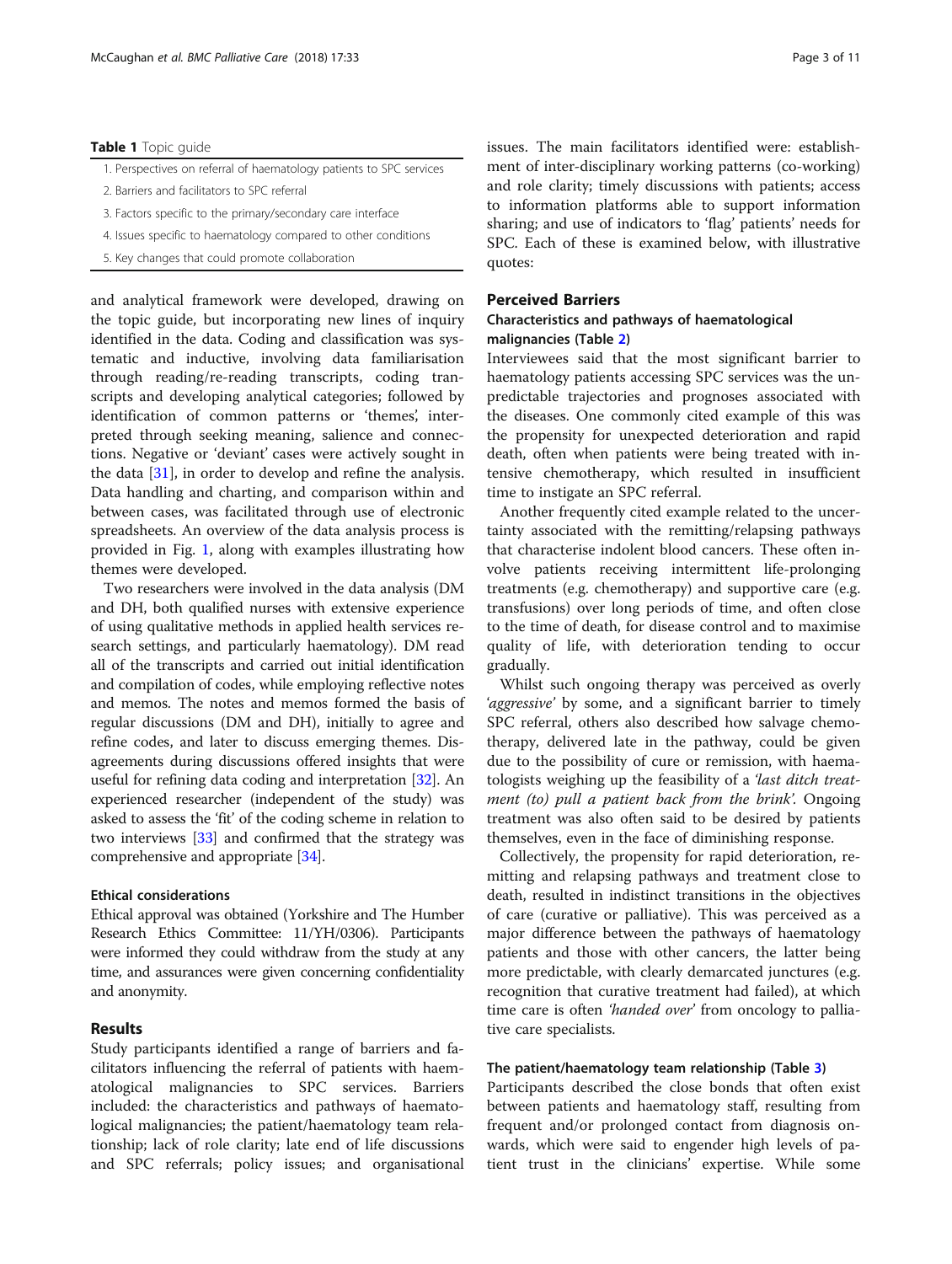<span id="page-3-0"></span>

# Table 2 Characteristics and pathways of haematological malignancies

#### Uncertainty and unpredictability

'generally, oncology patients follow a kind of downwards steady decline… whereas haematology patients just peak and trough, so it's hard to predict what somebody is going to do' (SPC nurse 7)

'I don't think it's quite as easy to predict a lot of the trajectories as it is for some of the other malignancies…it's not that simple for the haematologists' (SPC doctor 3)

Lack of clear transition points and treatment late in the pathway 'other cancers, the oncologists will say "actually there's no further treatment we can offer at the moment because the side effects are going to outweigh all the benefits now"…they will then discharge them into the community, with the GP. Patients with haematological malignancies tend to get treated and treated and treated…' (SPC nurse 5)

'haematologists give more aggressive treatments and do treat up until late into a disease stage, but I think there just is this idea of potentially more to gain' (SPC doctor 4)

'even when they're [patients] on the brink of really being extremely poorly, some weird and wonderful medicines can actually bring them back' (SPC doctor 3)

#### Patients' desire to pursue treatment

'there was a patient who, even with having a really detailed conversation with a consultant and his family about the poor, poor prognostic outcome of maybe fourth line chemotherapy…the patient wanted to, to take it' (SPC nurse 14)

interviewees perceived this positively, others considered it a potential barrier to SPC referral, due to patients having continuing 'faith' in 'their' haematologist to 'come up with' a cure, or at least life-prolonging treatment. Haematologists were considered reluctant to 'let go' of patients (e.g. to SPC staff/services), while active treatment was on-going, and were thought to derive satisfaction from caring for patients from diagnosis until death. These close links were contrasted sharply with patients' (and haematologists') lack of familiarity with community-based clinicians, including GPs, district nurses and palliative care nurses.

## Lack of role clarity (Table [4\)](#page-4-0)

Some SPC clinicians believed haematology staff did not always completely understand their role, perceiving it mainly in relation to symptom control, while not always fully recognising the wider remit, including the provision of psychological and emotional support to patients and family members. This was considered a barrier to patients' accessing services, and was attributed to teams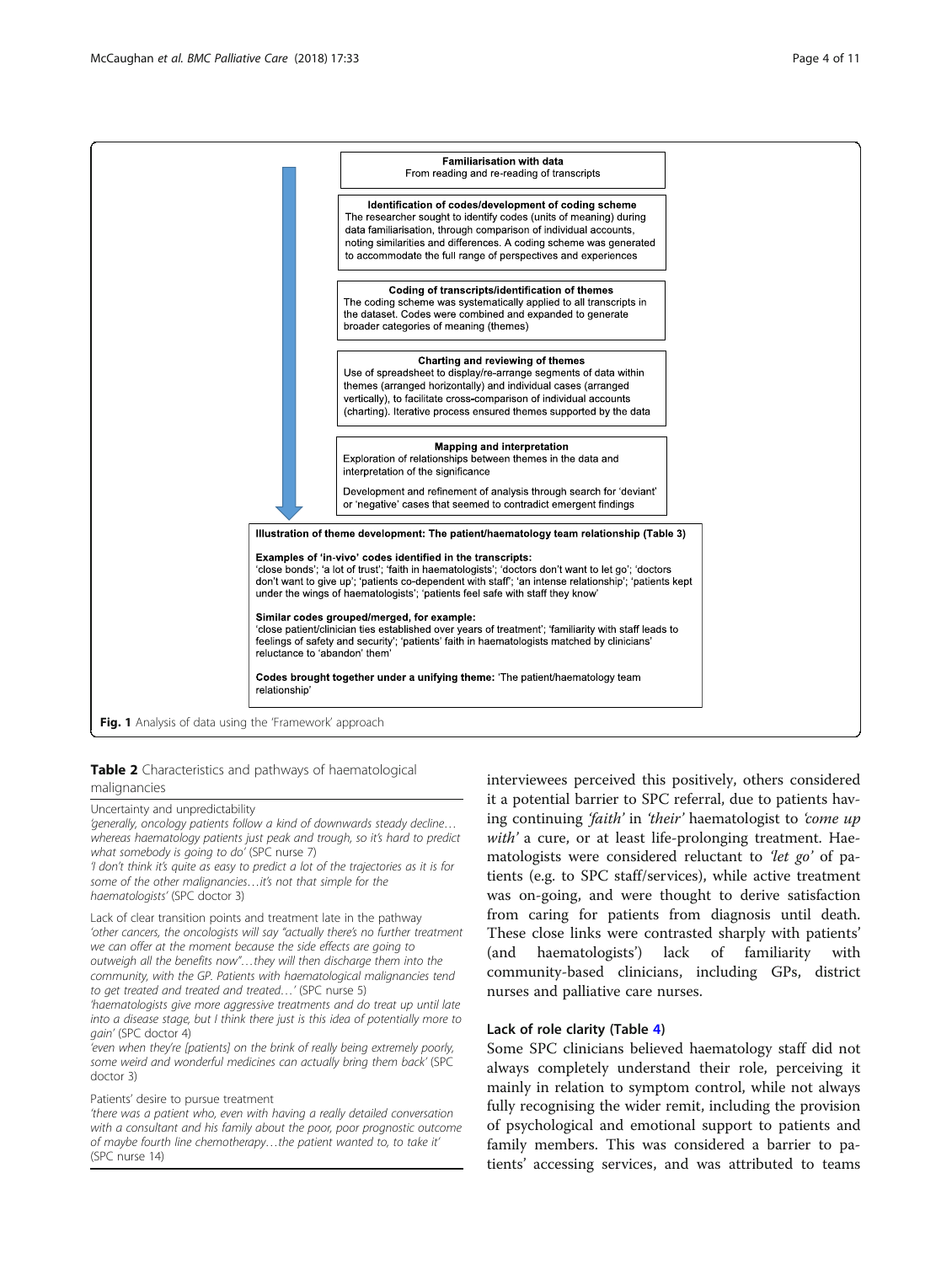#### <span id="page-4-0"></span>Table 3 The patient/haematology team relationship

Close bonds and trust, and holistic care

'they've [patients] got this relationship that's gone on for years and years with the [haematology] team and they know them well and feel safe and secure with them' (SPC nurse 3)

'[haematologists] develop really close working relationships with these patients, get to know them really well, so it doesn't always seem easy or appropriate to hand them over to palliative care' (SPC doctor 3) 'having built up that relationship over years there is the not wanting to let go…not wanting to give up, there is the strong "let's just try something else" on the part of the clinicians and patients' (SPC nurse 10) 'they [patients] become very co-dependent with the staff on the ward and the other way round, there is a very close personal relationship… and [haematologists have] that satisfaction of providing all of the care, yeah, holistic care, they've done everything for the patient, really.' (SPC nurse 12)

Contact with community services

'the majority of haematology patients tend to go back to the ward for any care really. That seems to be their first port of call, rather than accessing community services…they feel the haematology professionals understand their condition more than the generalists in the community' (SPC nurse 1)

and individuals working in isolation, with little face-toface contact, a situation particularly apparent with respect to contact between members of the haematology team and community healthcare providers. Referrals were considered to occur less frequently from haematology compared to other specialities and joint working patterns were not normalised, with pressures on staffing levels sometimes leading to existing co-working practices being curtailed.

Interviewees described some haematologists as taking an 'either/or' approach to patient care, representing a form of 'dichotomised thinking', with two sequential stages in the illness trajectory, where active treatment predominates during the first stage, and palliative care in the second. This approach was thought to be associated with the view that palliative care was principally terminal or end of life care, and was said to delay patient access to SPC services.

Importantly, the degree to which patients with haematological malignancies required SPC input was said to be unclear, and it was suggested that end of life care could, in some instances, be adequately met by members

Table 4 Lack of role clarity

Understanding of role(s) and relationship building

'it's understanding one another's roles, it's working together. When you don't get an opportunity to work together often, you don't build trust and understanding' (SPC nurse 1)

Limited opportunities for haematologists and community palliative care staff to build relationships

'it's not a face-to-face relationship [with haematologists] by us being removed in the hospice and in the community' (SPC doctor 6)

Dichotomised thinking: either active treatment or palliative care 'I think in people's minds still there is that dichotomy that you're either having active treatment or you're having palliative treatment' (SPC doctor 6)

Negative patient perceptions of hospice services

'"Gosh, the Macmillan nurse is here, that means I'm going to die…"' (SPC nurse 14)

of the haematology team, particularly with input from clinical nurse specialists. The extent to which this occurred was uncertain though, and participants noted that specialist nurses, being usually located in busy clinical environments, could have limited time to spend with individual patients and their families.

Additionally, patients were said to lack awareness of the palliative care services that could be available to them, and to hold negative views towards resources such as hospice care ('somewhere you go to die').

# Late end of life discussions and SPC referrals (Table 5)

Introducing discussions with patients about likely treatment and prognostic outcomes was said to be complicated by the difficulties haematologists face in identifying the 'right' time to begin conversations (due to prognostic uncertainty); reluctance to broach the subject until all treatment options had been exhausted; and trying to avoid the feeling of 'giving up' on the patient. Individual haematologists' skills and confidence in conducting discussions were perceived as variable, and the nature and extent to which haematology specialist nurses are involved in discussions was unclear to interviewees. Patients were also sometimes said to be reluctant to discuss end of life issues, often due to what were

#### Table 5 Late end of life discussions and SPC referrals

Difficult discussions and having the skills/confidence to initiate them '"this chemotherapy has done nothing for you, and actually you are dying", that must be a really difficult conversation to have…so I think that conversation is sometimes put off' (SPC nurse 11)

'I think the [haematology] consultants struggle sometimes…you don't want to feel you are giving up on them [patients] some are better than others in having discussions with patients' (SPC nurse 14)

'if those conversations haven't been had… then you can't even begin to start to have the next conversations about preparing for dying' (SPC nurse 4)

'with a lot of haematological malignancies a percentage of people can be cured…so [end of life care is] not necessarily something you want to ask at the very beginning when you're embarking on what might be curative treatment, so it's quite difficult picking the right time to have those conversations' (SPC doctor 2)

#### Timing of SPC referral

'the acute leukaemias… it's [referral] very, very end stage, once the marrow is completely failed...the ones we get nearest to are the people with myeloma, where they tend to have lots of bone pain...so we tend to get involved a bit earlier there…' (SPC doctor 1)

'by the time [of] the referral, he was imminently dying…that is really, really difficult for us because you don't have time to build up a relationship, that trust… you often get involved in the very, very end stage. If we could get earlier [referral], build those relationships up so we can explain to patients and their families that we are able to support people at home, to put packages of care to support them, so that they build trust, so they know what contact numbers [to ring], so they don't have to ring the haematology ward' (SPC nurse 1)

Patient reluctance to engage in conversations about end of life 'some haematology patients choose not to know there is no more treatment that they can have… they make a choice not to have this conversation' (SPC nurse 11)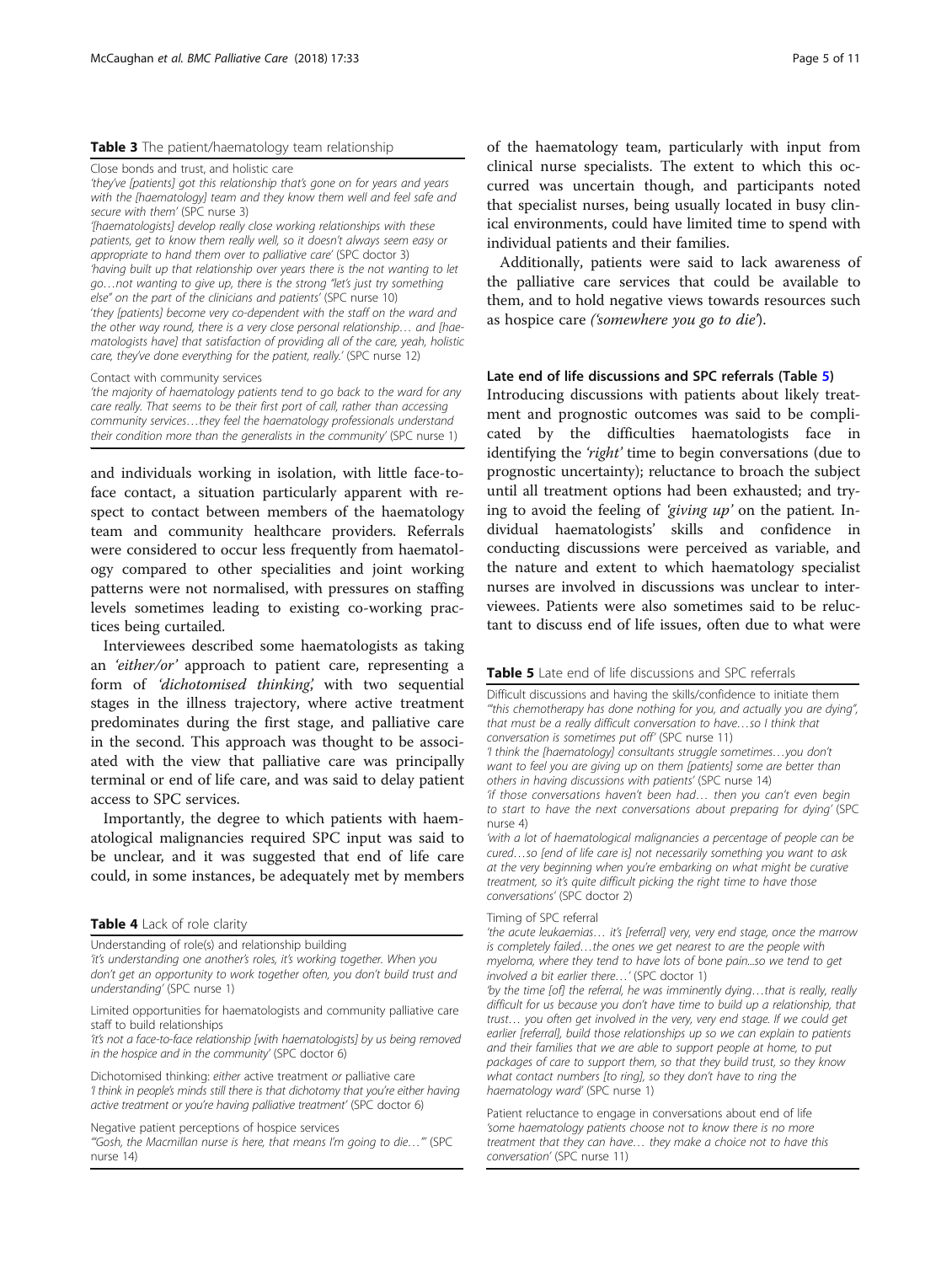considered unrealistic expectations about treatment outcomes.

Interviewees said that SPC referrals were often made late in the pathway, after all treatment options had failed, and when the patient was close to death. Myeloma patients with intractable pain were the recognized exception, many of whom were said to be referred soon after diagnosis. Late referrals were said to cause difficulties, as patients could already be severely ill and relatives/carers highly distressed at this time. Such situations were said to leave SPC staff with little time to establish trust and rapport, elicit end of life preferences and coordinate care before the patient died. Younger patients in particular were described as disinclined to consider SPC referral while receiving treatment, even in the face of diminishing options.

#### Policy issues (Table 6)

National and local policies were perceived as potentially impeding early access to SPC services for patients with haematological malignancies, with participants citing how specific criteria (such as the presence of complex symptoms, irresolvable by the haematology team) were often necessary before referral was considered justified. Such criteria were cited as inappropriate for some patients with haematological cancers, as they negated referral of individuals without such difficulties, but who could deteriorate unexpectedly and rapidly, and require input at this time. In such circumstances, patients are likely to be disadvantaged as, due to the limited time available before death, they may not accrue the maximum benefits of SPC input. In this context, many interviewees considered the unpredictable nature of haematological cancers sufficient of itself to constitute justifiable referral criteria.

Administration of life prolonging therapies (e.g. blood product transfusions and antibiotics), on which many patients depend, was said to conflict with some hospices' admission criteria, although it was reported that this was changing in some places. Improvements in the willingness of these facilities to administer supportive therapies was considered important if access to hospice services was to be maximised.

#### Table 6 Policy issues

Palliative care referral criteria 'there is strict criteria for referral to specialist palliative care in the community…she didn't meet the criteria' (SPC nurse 9)

Provision of blood products in hospice settings

'some hospices will give blood products…we try and avoid giving them out at weekends and during out of hours… every hospice I've worked at has had a policy… that when you're giving blood products you actually need a doctor on site, in case of a reaction' (SPC doctor 4) 'the hospice is very much, much more able now to transfuse patients, even with platelets which is much more helpful' (SPC nurse 14)

# Organisational issues (Table 7) 'Fast track' discharges

Short notice or 'fast track' hospital discharges, where patients were expected to die rapidly and wanted to be transferred home, were considered particularly common in patients with haematological malignancies. Such situations were said to pose significant challenges to the timely co-ordination of multi-agency, community-based nursing and palliative care services, and organisation of the equipment required to facilitate the patient's return home. Most participants commented that this situation was further complicated because General Practitioners (GPs) had often 'lost contact' with patients (who were managed largely in the hospital setting), so could be unaware of their changing prognosis. Participants underscored the importance of GPs receiving as much notice as possible concerning impending patient discharge.

SPC input was also said to be limited by lack of available hospice beds at short notice and variations in the availability of community palliative care services, which were described as 'patchy' in some areas, with 'round the clock' care being particularly difficult to access.

#### Information platforms

Existing technology was said to limit the sharing of information between disciplines (e.g. palliative care and haematology) and settings (e.g. secondary and primary care). SPC clinicians said that lack of a unified electronic record meant that they were often unable to access details of conversations about prognosis, treatment cessation and end of life care that had taken place between haematology staff and their patients and relatives, requiring them to re-initiate such discussions. Incomplete access to individual patient information was said to potentially impede 'joined up' approaches to care, deter the

## Table 7 Organisational Issues

'Fast-track' discharge home or to the hospice

'in haematology patients…can you get people home quick in a very fast changing situation? If you've got lung cancer and somebody thinks they're starting to die, you often have a window to get people home, whereas haematology… you might have a few hours' (SPC doctor 6) 'sometimes you can get a [hospice] bed the next day, sometimes you can wait two weeks or more' (SPC doctor 6)

Lack of GP involvement and impact on the provision of end of life care 'some GPs, they have haematology patients and they are diagnosed and they don't see them for two years, three years and then suddenly there is no more treatment for them, they're discharged home and they've [GPs] kind been out of the loop' (SPC nurse 8)

'if you've got to frequently come to hospital and see the doctors, you don't tend to find that they also frequently see their GP…so [patients] don't have the same relationships with the community support staff as some other patients' (SPC doctor 2)

#### Access to shared records

'we'd only get the paper records from haematology anyway…so we don't really know if any advanced planning [had taken place]…so it's a big void there' (SPC nurse 1)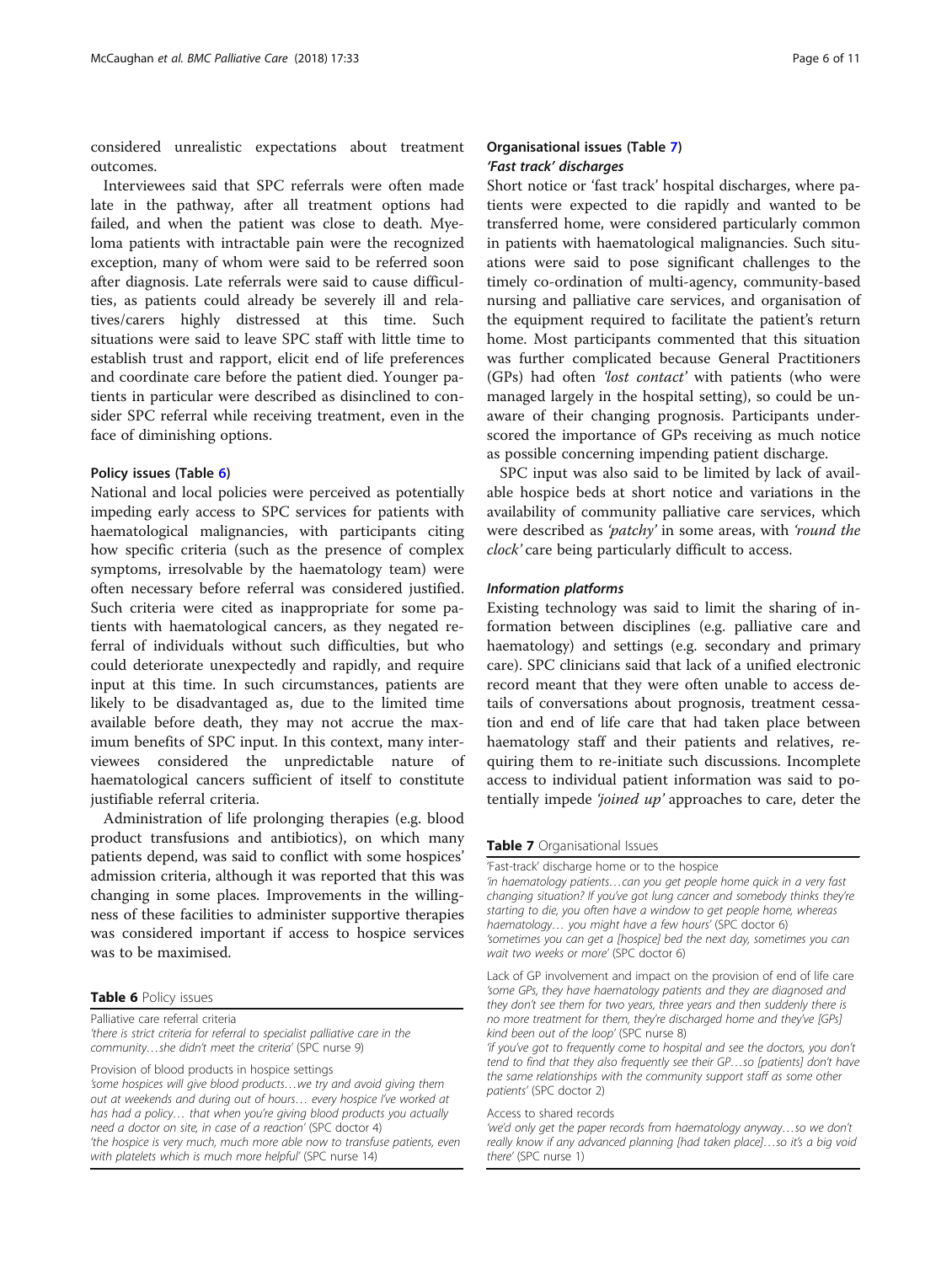'flagging up' of patients approaching end of life, prevent early identification of those likely to require SPC input, and preclude preferred place of care/death being achieved. Conversely, participants suggested that access to a single record could lead to broader use of end of life tools, such as the Gold Standard Framework.

# Perceived Facilitators

#### Interdisciplinary working patterns (co-working) (Table 8)

Co-working was said to facilitate early access to palliative care specialist input, which could be delivered alongside the haematology team either continuously ('in tandem', 'in parallel') or intermittently (where clinicians

Table 8 Interdisciplinary working patterns (co-working)

Working 'in tandem' or intermittently

'getting the palliative care professionals involved quite early, um, so that you've got this nice long overlap between the haematology…and the palliative care input so that eventually when somebody is discharged or isn't being followed up as regularly by the haematologists, they know they are supported by the palliative care team already.' (SPC doctor 4) 'I think we can be involved…and then the patient changes, deteriorates, so we go back in, we sort it out, we come out again…so we have sort of several episodes of care within that journey of care, dependent on what their needs are' (SPC nurse 5)

#### Co-working and visibility

'the palliative care team attend weekly MDTs, so communication is very good' (SPC nurse 3)

'working in partnership with the [haematologists] helps… I think the ward rounds, being that visible person in the ward round, where you can preempt some things and then prompt them' (SPC nurse 5) 'our relationship is really good…we couldn't go for a period to the ward rounds and referral started to drop off…it's about our visibility…if we're there it reminds them that actually they can ask our advice and referrals go up, when we've got a high profile, referrals go up' (SPC nurse 13) 'the (haematology) consultants here, I have a very good working relationship with them, and I know I can pick up the phone and say, "I've seen your patient on the ward today and they've expressed these concerns"' (SPC nurse 14)

'now it's a big thing, because referring on to palliative care means you're [patient] going to be dead in two days... whereas if you're seen and perceived to be working much closer together, as an integrated team involved from earlier on… then it's no big deal…' (SPC doctor 1)

#### Co-location

'we're quite fortunate in that most of the haematologists are always down this corridor so quite often they will actually pop into our office and talk to us about patients…as well as the ward round, there is that informal opportunity for talking about patients' (SPC nurse 13)

Growing collaboration between palliative care and haematology specialists

'I have to say, in the past 10 years, communication [between teams] has improved quite significantly…so that's obviously been a change for the better' (SPC nurse 14)

'we've [SPC nurses] got very close relationships with the haematology wards…there's a group of us who cover those wards so we've built up relationships and they know who we are and they refer to us directly' (SPC nurse 14)

'the more time we spend with the haematologists and the more relationships that we build up, the more patients of theirs they refer to us that we help, then the better the relationship gets. It's all about relationship building. We're learning about their specialty as much as they're learning about us and it's just about shared understanding I think…we have a joint clinic once a week...influencing decision making patient by patient...you're seen as more as part of the team' (SPC doctor 6)

'dip in and out'). The presence of palliative care specialists in haematology ward rounds, during multidisciplinary team meetings and in clinics was viewed as a timeefficient way for clinicians to contribute to haematology patient care, whilst also providing the opportunity to share expertise. The benefits of co-working were said to be: joint assessment of patients' needs; opportunities to deliver specific interventions in response to changes; and increased time to build rapport with patients and relatives, consider quality of life issues, explore end of life preferences and participate in advanced planning. Coworking was also said to promote visibility and enhance understanding of roles, factors interviewees considered important in raising their profile and increasing referrals. Co-location of haematology and palliative services was said to foster closer working through regular informal opportunities for inter-professional communication. There was general consensus among the palliative care specialists that their collaboration with haematology was beneficial and desirable, and that it had increased in recent years.

# Timely discussions with patients and early SPC referral (Table 9)

Early initiation of honest, frank conversations about treatment and prognosis was viewed as a pre-requisite for patient engagement in end of life discussions, advance planning and SPC referral. Participants suggested that early introduction of SPC clinicians as integral members of the care team facilitates a more positive view amongst patients of their increasing involvement towards the end of life, and provides patients (and their family members) with increased opportunities for support (e.g. emotional and psychological support, as well as more time to explore quality of life issues and end of life preferences).

# Access to information platforms able to support information sharing (Table [10\)](#page-7-0)

Shared access to information platforms used by haematologists and other health care professionals (e.g. GPs) was viewed by SPC clinicians as facilitative of patient

Table 9 Timely discussions with patients and early SPC referral

Early initiation of honest, frank conversations

'I think it's about being honest with the patient… where they are with the disease… what treatment, management or supportive options are available to them, a little bit earlier' (SPC nurse 5)

#### Benefits of early SPC referral

'in the UK… there is this overlap… and the diagram of the model of care really has palliative care involved almost from the outset… of an ultimately untreatable condition, and increasingly involved towards the end. And certainly.. I think that is something that needs to be adopted, because there is nothing about the active management of a malignant disease that stops palliative care teams getting involved' (SPC doctor 4)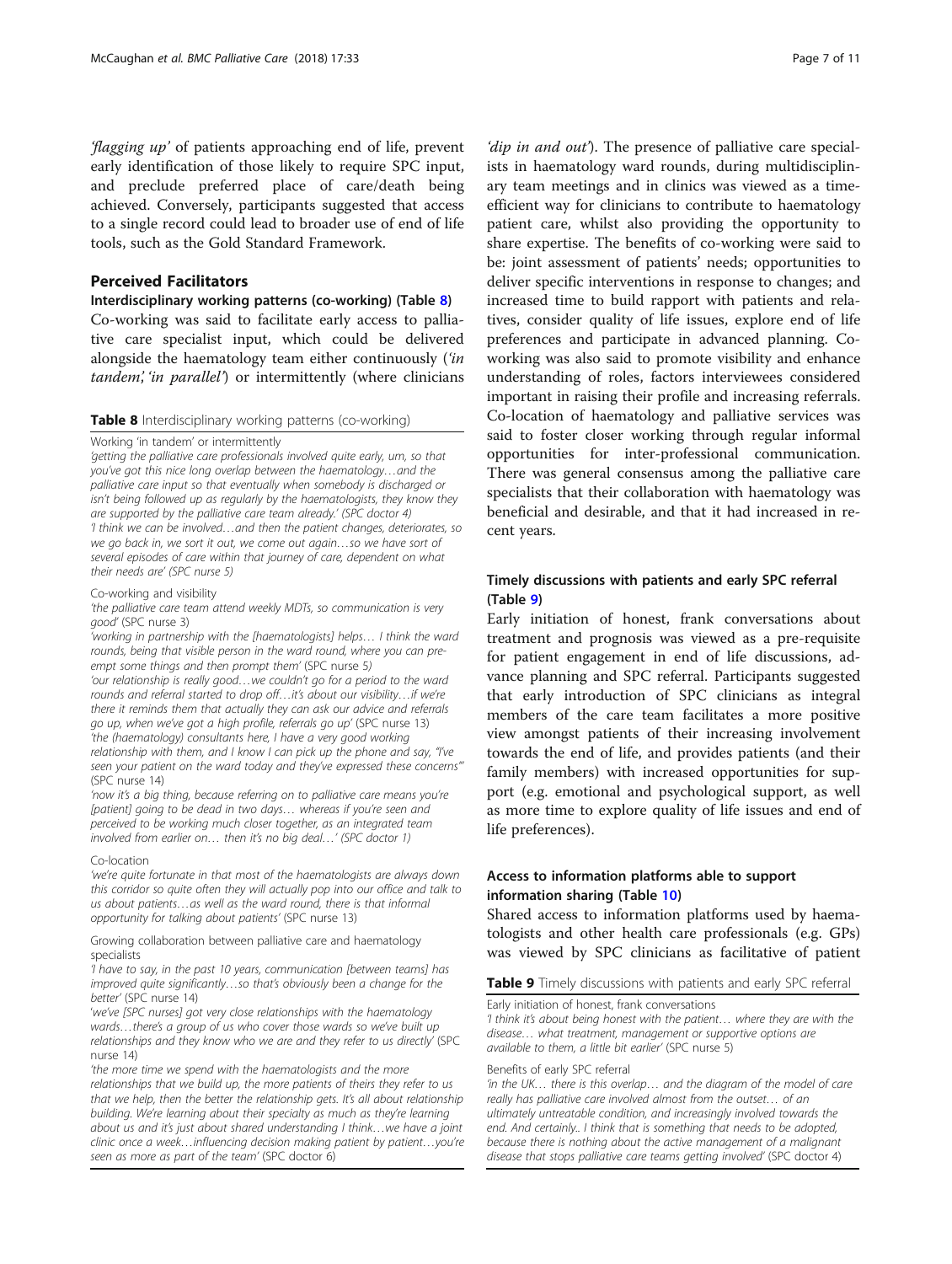<span id="page-7-0"></span>Table 10 Access to information platforms able to support information sharing

'we share records with a lot of the GPs and have access to the hospital letters there, so all that information is available…it really helps, you can access what the last things the haematologists have said were…I see this as in a state of flux, something that is improving and something that is very key' (SPC doctor 4)

referral, through improved communication across the primary/secondary interface. It was also said to speed up patient access to available palliative care services.

# Use of indicators to 'flag' patients' needs for SPC (Table 11)

A means of identifying or 'flagging' individuals who might soon require end of life care was highlighted as a potential facilitator to the appropriate timing of SPC referral. Use of a 'traffic light' system or 'Gold Standards' approach was suggested, along with the development of 'indicators' or 'triggers', based on diminishing response to treatment, which would signal when an SPC referral should be considered.

## **Discussion**

This is the first UK study to explore SPC doctors' and nurses' perceptions about the referral of patients with haematological cancers to their services. Our findings overlap those arising from research conducted with haematologists [[22](#page-10-0)–[24](#page-10-0)], thus confirming and complementing these studies' results. New insights we offer include SPC clinicians' perspectives that their role is not always well understood by haematologists, as well as their perceptions of the importance of co-location of services in promoting and enhancing role clarity and closer working patterns. Improvements such as shared access to information platforms across the specialist disciplines and different care settings were described by study SPC clinicians as fundamentally necessary to enhance patient referral and integrated care delivery. The need for

Table 11 Use of indicators to 'flag' patients' needs for SPC

'Flagging up' patients' needs for SPC

'the palliative care register, they have the traffic light system…green is that [patients] are ticking along very nicely, and they're doing alright, amber is that they're rather slightly deteriorating but, you know, could go either way, and red is that they are deteriorating' (SPC doctor 2)

"we think this patient is in their last year" and "we think they should go on your Gold Standards (Framework), so at least we would be flagging up to the GP that this is the time to start considering these things" (SPC nurse 4)

Identification of 'triggers' signifying patients could benefit from SPC referral

'if the patient's response [to transfusions] is either not as good, or not lasting as long, those should be the triggers that the disease is changing, they need to start to broach the idea of palliative input…and to think about involving the GP' (SPC nurse 6)

indicators or 'triggers' to promote early referral of haematological patients identified in our study has previously been reported in research from the US [\[26](#page-10-0)]; our UK findings reinforce these earlier reports, signalling widespread recognition of the requirement for further developments in this area.

Collaboration between disciplines was perceived as beneficial and desirable, though was said to occur less frequently than for patients with other cancers, with a range of issues influencing the likelihood of referral. Barriers largely related to the unique characteristics and pathways of haematological malignancies. Uncertainty (due to fluctuating trajectories, sudden deterioration and death, "last ditch" attempts at salvage, and indistinct transitions) was a significant barrier. Also important were the close connections between patients and the haematology team; late end of life discussions and SPC referrals; organisational issues (such as distant relationships with primary care and specialist palliative care practitioners and limitations to information platforms); lack of role clarity (perceived as "either/or", curative or palliative) approaches to treatment; and UK policy governing access to SPC services. Facilitators included early referral to SPC services or co-working between disciplines from diagnosis; mutual understanding of roles; timely, frank discussions about prognosis and treatment cessation along with early SPC referral; access to IT platforms able to support information sharing; and the use of indicators to 'flag' patients requiring SPC input.

Current UK policy on commissioning palliative care services distinguishes 'core' (generalist) from 'specialist' providers [\[35](#page-10-0)]; in our study, the former comprise haematology staff, GPs and district nurses, and the latter SPC practitioners in hospital, community or hospice settings. The hospital palliative care specialists we interviewed described how the end of life needs of haematology patients may be met by the haematology team, and particularly the clinical nurse specialists. Although we found the extent to which this occurred unclear, another UK study has reported that haematologists considered the delivery of 'generalist' palliative care integral to their role, with specialist referrals being made only when they were unable to meet patients' needs themselves [\[23](#page-10-0)]. Without knowledge of such patterns in care, however, it is difficult to determine whether perceptions of fewer SPC referrals reflect unmet need, or whether these needs are simply being met by others. In the UK, there is a lack of clarity around this issue; and until more is known, it is difficult to determine and quantify the extent to which specialist interventions are required.

Whilst unclear transitions and difficulties in prognostication were considered significant barriers to the timeliness of end of life discussions and palliative care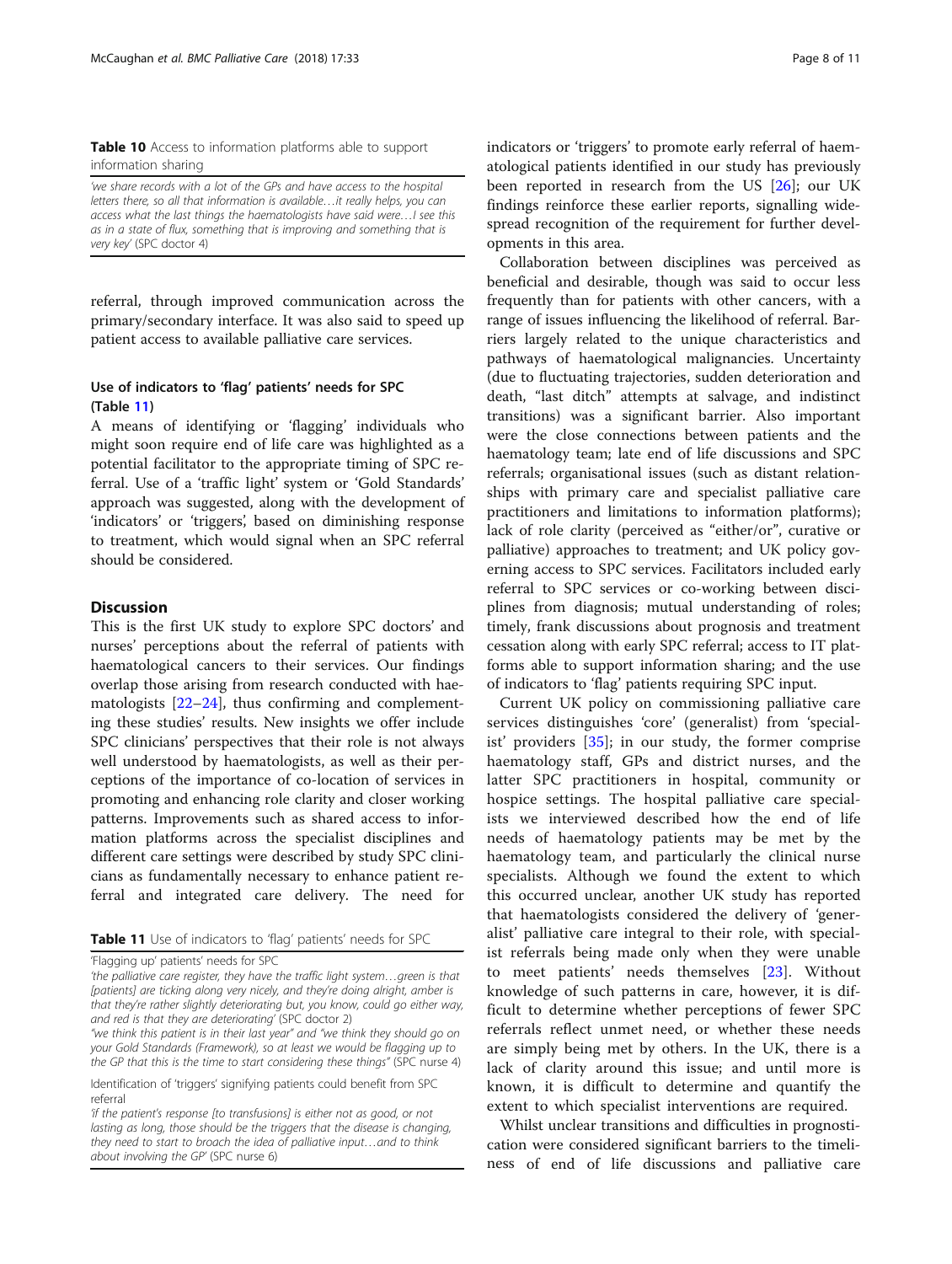referrals, many interviewees considered such characteristics should, in fact, act as triggers for advance planning. Interestingly, this has also been suggested in the context of chronic disease such as advanced heart failure, where similar complexities are reported [[36](#page-10-0), [37\]](#page-10-0). Such uncertainties were said to be a major difference between haematological malignancy pathways and those of other cancers. This was undoubtedly linked to the characteristics and pathways of the former diseases, which do not generally adhere to the traditional dichotomy of 'curative' and 'palliative' phases, with distinct delineation between the two states. Haematology subtypes may, for example, be incurable from diagnosis but manageable with intermittent or continuous chemotherapy, given with 'life-prolonging' intent (often late in the pathways) for disease control and to improve quality of life; or may be curable but result in rapid, unexpected death (without transition) due to haemorrhage or sepsis.

Where SPC input was warranted, late referrals were found to be challenging, particularly if the patient's preference was to die at home, and care systems and equipment were required at short notice to facilitate this, but contact with the primary care team had been lost. The use of indicators or triggers to 'flag up' patients nearing the end of life and possibly requiring SPC referral was suggested as a means by which to address these issues, and the use of such systems, including dynamic prognostic tools, has been advocated by US oncologists [\[26](#page-10-0)]. Such interventions may, however, have little value in the context of sudden and unexpected deterioration, with the lack of key prognostic indicators, particularly for patients being treated less aggressively or with palliative intent, being a further limitation [[38](#page-10-0)].

Co-working with the haematology team (from diagnosis; concurrently or intermittently; regardless of symptoms or prognosis), or early palliative care referral, were suggested as models by which late referrals could potentially be ameliorated. Such 'upstream' integration, which negates the need to identify the end of life phase, has been suggested by others [\[14](#page-10-0), [39](#page-10-0)–[42\]](#page-10-0), including the World Health Organisation [[43](#page-10-0)], who state that "palliative care is applicable early in the course of an illness, in conjunction with other therapies that are intended to prolong life". This would enable patients receiving treatment with curative intent, who may deteriorate suddenly, to begin to forge a relationship with the SPC team prior to their input being required. Other 'best practice' models supporting integration of palliative care into haematology settings also suggest early patient referral, as well as a collaborative multi-disciplinary approach to care [\[44\]](#page-10-0). Such models appear, however, to be at odds with current UK commissioning guidance, which recommends that 'specialist' provision should be restricted to people with 'unresolved complex needs that cannot be met by the capability of the current team' [\[35](#page-10-0)]. Limitations may also be imposed by the additional resources (e.g. adequate numbers of  $SPC$  staff) likely to be required to meet this extended role and inconsistencies in hospice policies regarding the administration of lifesupporting and prolonging therapies, such as transfusions, on which many patients with haematological malignancies depend [\[23](#page-10-0)].

Inter-disciplinary electronic communication was considered crucially important by participants, yet was restricted by the IT systems available to practitioners within their workplace, some of which facilitated information sharing whilst others did not. A recent UK report concluded that failings in communication within and between palliative care teams in primary and secondary care was a major contributor to inadequate service provision [[45\]](#page-10-0). Within England, a novel unified clinical record (the Electronic Palliative Care Coordination Systems - EPaCCS) is currently being implemented to address this deficit. This process has not been without challenge [[46\]](#page-10-0) and the impact EPaCCS has on future service delivery will be of interest.

The importance of mutual understanding of roles has been identified in a UK interview study that explored haematologists' views about collaboration with palliative care services, along with the need for consistent and flexible service provision [\[23](#page-10-0)]. In our own study, colocation of services was considered an important means of promoting more integrated working patterns, through frequent opportunities for informal contact between clinicians that contributed to relationship building. Two non-UK qualitative studies examining barriers to SPC referral from the haematologists' and palliative care specialists' perspectives also show clear overlap with our findings, with difficulties identifying the end of life phase noted as a particular barrier to SPC referral [\[22](#page-10-0), [26](#page-10-0)]. Interestingly, the strong patient-clinician relationship, perceived as reflective of quality care by some [[47](#page-10-0)], was considered a barrier to the initiation of timely end of life discussions by others [\[26](#page-10-0)].

A growing body of international quantitative evidence now exists, particularly from the US, about the provision of palliative care for patients with haematological malignancies. These studies, conducted with haematologists and oncologists, also note concerns about the lack of blood transfusion provision within hospices and comment on inadequate awareness about the role of palliative care specialists [[24](#page-10-0), [48,](#page-10-0) [49](#page-10-0)]. More generally, a UK study including patients with other cancers also reported resistance to SPC and hospice referral due to the negative connotations of these services [\[50](#page-10-0)].

Perceptions of our interviewees about palliative care referral and the factors influencing this largely mirror those described in studies seeking to understand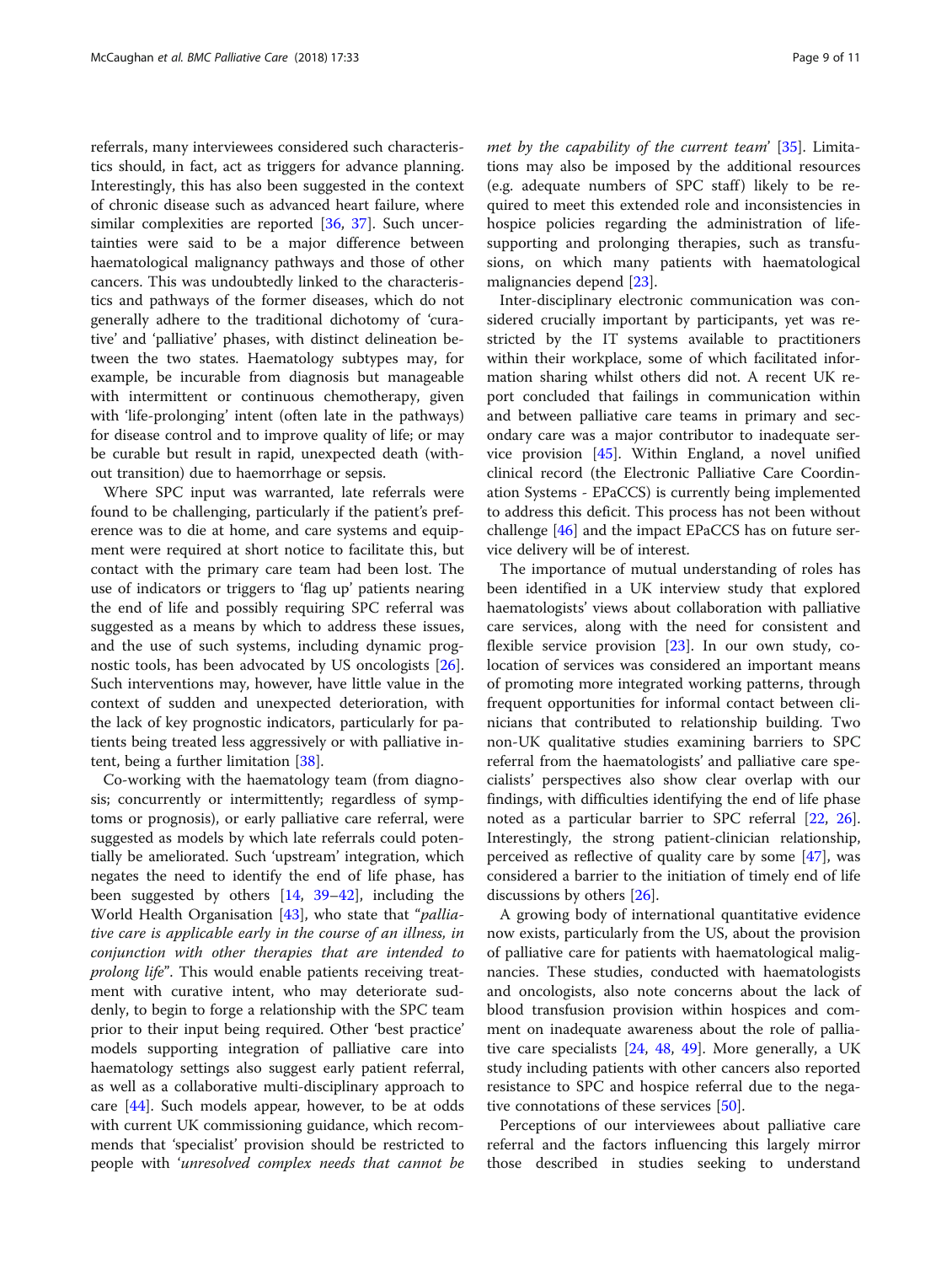<span id="page-9-0"></span>haematologists' perspectives. This implies a degree of shared awareness across specialisms regarding the uniqueness of blood cancers and the issues differentiating patterns of care in these diseases from those of other cancers. It is likely that this mutual understanding will mediate future changes in practice that will facilitate improved patient care.

One strength of our study is that interviewees worked within differing SPC settings, thereby increasing the breadth of the findings. Closely matching reports from individuals working in different areas enhance the credibility of the results. Qualitative methods are suited to exploration of phenomena about which little is known [[28\]](#page-10-0) and the aim of purposeful sampling is to select 'key informants' who can provide rich description of the phenomena being studied. Our study sample yielded data that provide new insights into an important but underresearched area and sensitize readers to new ways of thinking. Representativeness is not usually a key aspiration in qualitative research, which has implications for the generalizability of findings. Instead of using the term 'generalizability', it is more useful to talk about the 'transferability' of findings in relation to their relevance for understanding similar issues and processes [\[31\]](#page-10-0). Extrapolation of findings should take into account any study-specific contextual factors (e.g. health-care infrastructure; universal health-care coverage etc.) that may limit transferability [[51\]](#page-10-0).

# Conclusion

A range of barriers and facilitators were identified that were said to influence the likelihood of SPC referral, some of which related to the organisation and delivery of SPC services, so were amenable to change, and others relating to the complex and unique characteristics and pathways of haematological cancers. Collaboration between haematology and palliative care specialists was considered beneficial and desirable, and was said to be increasing. Further research is needed to assess the extent to which palliative care is provided by haematology doctors and nurses and other generalists and ways in which uncertainty could be used as a trigger, rather than a barrier, to referral.

#### Abbreviations

EPaCCS: Electronic Palliative Care Coordination Systems; GP: General Practitioner; HMRN: Haematological Malignancy Research Network; SPC: Specialist Palliative Care; UK: United Kingdom; US: United States

#### Acknowledgements

The authors are grateful to the palliative care specialists who took part in the study, David Brown the project steering group lay member and Ruth Hart who checked transcript coding.

#### Competing interests

The authors declare that they have no competing interests.

#### Funding

This work was supported by the Marie Curie Research Grants Scheme (Grant Reference: C38860/A12554). The Haematological Malignancy Research Network is funded by Bloodwise (Grant reference: 15037).

#### Availability of data and materials

All data and materials relating to this research are from the Haematological Malignancy Research Network and are archived and maintained by the first and last author, according to organisational and ethical regulations. Data are not publicly available due to the risk of participant identification from specific contexts revealed when reading entire transcripts and due to the terms and conditions regarding the release of data to third parties upon which ethical approvals for this study were contingent. Reasonable requests for further information relating to this data can be made to the corresponding author.

#### Authors' contributions

DH, ER, AS, AG and MH designed the study. DH recruited study participants and conducted interviews. Transcripts were coded and analysed by DM with ongoing discussion/input from DH. DM wrote the first draft of the manuscript. DH, ER, AS revised the manuscript. MH, AG, RP, and MJ commented on the clinical aspects of the study. All authors approved the final version.

#### Consent for publication

Not applicable.

#### Ethics approval and consent to participate

This study has NHS ethical approval (Yorkshire and the Humber Research Ethics Committee: 11/YH/0306). All participants were given verbal and written information about the study and their involvement. Informed written consent was sought from individuals prior to interview and assurances given concerning confidentiality and anonymity. Participants were informed that they could withdraw from the study at any time.

#### Publisher's Note

Springer Nature remains neutral with regard to jurisdictional claims in published maps and institutional affiliations.

#### Author details

<sup>1</sup> Epidemiology & Cancer Statistics Group, University of York, York YO10 5DD, UK. <sup>2</sup>Department of Palliative Care, York Hospital, York YO31 8HE, UK. <sup>3</sup>Wolfcon Palliative Care, Presente Control University of Hull Hull Hulls <sup>3</sup>Wolfson Palliative Care Research Centre, University of Hull, Hull HU6 7RX, UK. <sup>4</sup> Queen's Centre for Oncology and Haematology, Castle Hill Hospital, Cottingham HU16 5JQ, UK. <sup>5</sup>Department of Haematology, York Hospital, York YO31 8HE, UK.

#### Received: 15 November 2017 Accepted: 13 February 2018 Published online: 21 February 2018

## References

- 1. Smith A, Howell D, Patmore R, Jack A, Roman E. Incidence of haematological malignancy by sub-type: a report from the Haematological malignancy research network. Br J Cancer. 2011;105:1684–92.
- 2. Smith A, Crouch S, Lax S, Li J, Painter D, Howell D, et al. Lymphoma incidence, survival and prevalence 2004–2014: sub-type analyses from the UK's Haematological malignancy research network. Br J Cancer. 2015;112: 1575–84.
- 3. Roman E, Smith A, Appleton S, Crouch S, Kelly R, Kinsey S, et al. Myeloid malignancies in the real-world: occurrence, progression and survival in the UK's population-based Haematological malignancy research network 2004–15. Cancer Epidemiol. 2016;42:186–98.
- 4. Manitta V, Zordan R, Cole-Sinclair M, Nandurkar H, Philip J. The symptom burden of patients with hematological malignancy: a cross-sectional observational study. J Pain Symptom Manag. 2011;42:432–42.
- 5. Zimmermann C, Yuen D, Mischitelle A, Minden MD, Brandwein JM, Schimmer A, et al. Symptom burden and supportive care in patients with acute leukemia. Leuk Res. 2013;37:731–6.
- Swash B, Hulbert-Williams N, Bramwell R. Unmet psychosocial needs in haematological cancer: a systematic review. Support Care Cancer. 2014;22: 1131–41.